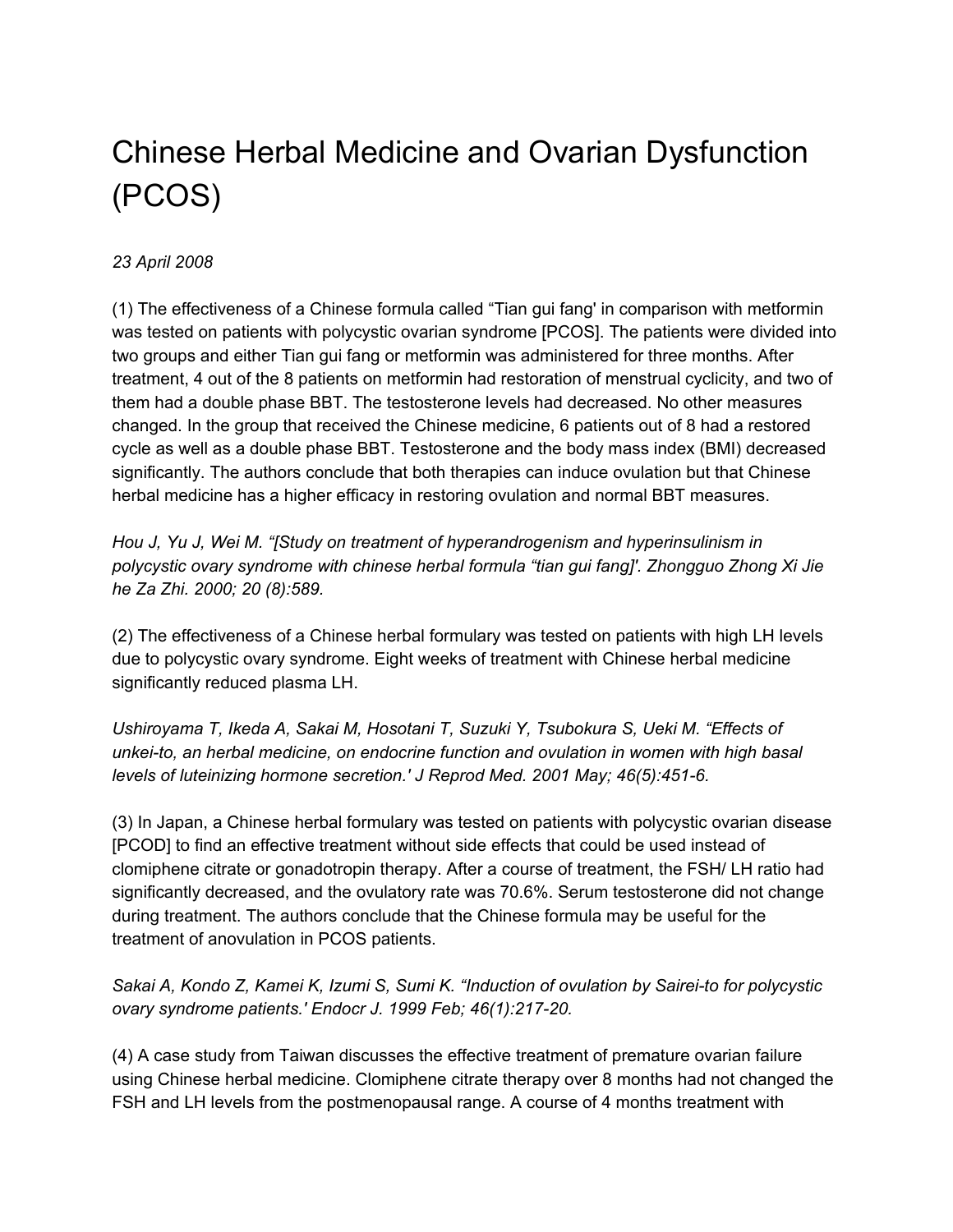Chinese herbal medicine based on Zuo gui wan induced an ovulation, and the patient fell pregnant. The authors conclude that Chinese herbal medicine can restore ovarian function effectively and promptly and offers another option for treating infertility in patients with premature ovarian failure.

## *Chao SL, Huang LW, Yen HR. "Pregnancy in premature ovarian failure after therapy using Chinese herbal medicine. A case study.'Chang Gung Medical Journal 2003 Jun; 26(6): 449-52.*

(5) At Shanghai medical university, the effectiveness of Chinese medical herbs from the category of yin supplementing were tested on 35 patients with polycystic anovulation. The patients were treated for three months, and a variety of tests were carried out before and after the course of treatment. Testosterone levels lowered significantly. In 59.7% of patients and a regular cycle was re-established. 41.2% of women became pregnant. The authors conclude that Kidney Yin nourishing herbs could provide a good micro-circumstance for ovarian follicular growth, which results in ovulation and pregnancy.

*Zhou LR, Yu J. [Clinical observation on treatment ofhyperinsulinemia and hyperandrogenism anovulatory patient withreplenishing kidney-yin drugs] Zhongguo Zhong Xi Yi Jie He Za Zhi. 1996Sep; 16(9): 515-8.*

(6) Hachimijiogan, a Chinese herbal formulary (Liu wei dihuang wan + rou gui, yin yang huo, huang qi), was shown in one study to benefit female infertility due to pituitary dysfunction. Two infertile women (one with and one without a pituitary adenoma) who were resistant to medical treatment, were given Hachimijiogan which subsequently reduced the serum prolactin level, and resulted in a normal ovulatory cycle and pregnancy, without side effects.

*Usuki S; Kubota S; Usuki Y. Treatment with hachimijiogan, anon-ergot Chinese herbal medicine, in two hyperprolactinemic infertilewomen'. Acta Obstet Gynecol Scand 1989, 68 (5) p475-8.*

(7) In another study looking at pituitary dysfunction causing infertility, 27 women were given the same formulae as discussed above.6 of the women had amenorrhea. In 15 patients, the prolactin levels dropped to a healthy range, and remained low 6 months after the course of treatment. Four patients with amenorrhea ovulated. Eleven patients conceived and delivered a healthy baby. In three women, the prolactin level did not lower. The authors conclude that a modification of Liuwei di huang wan can be a safe and effective treatment for hyperprolactinemic women.

*Usuki S, Usuki Y. "Hachimijiogan treatment is effective in the management of infertile women with hyperprolactaemia orbromocriptine-resistant hyperprolactaemia.' American Journal of ChineseMedicine 1989; 17 (3-4):225-41.*